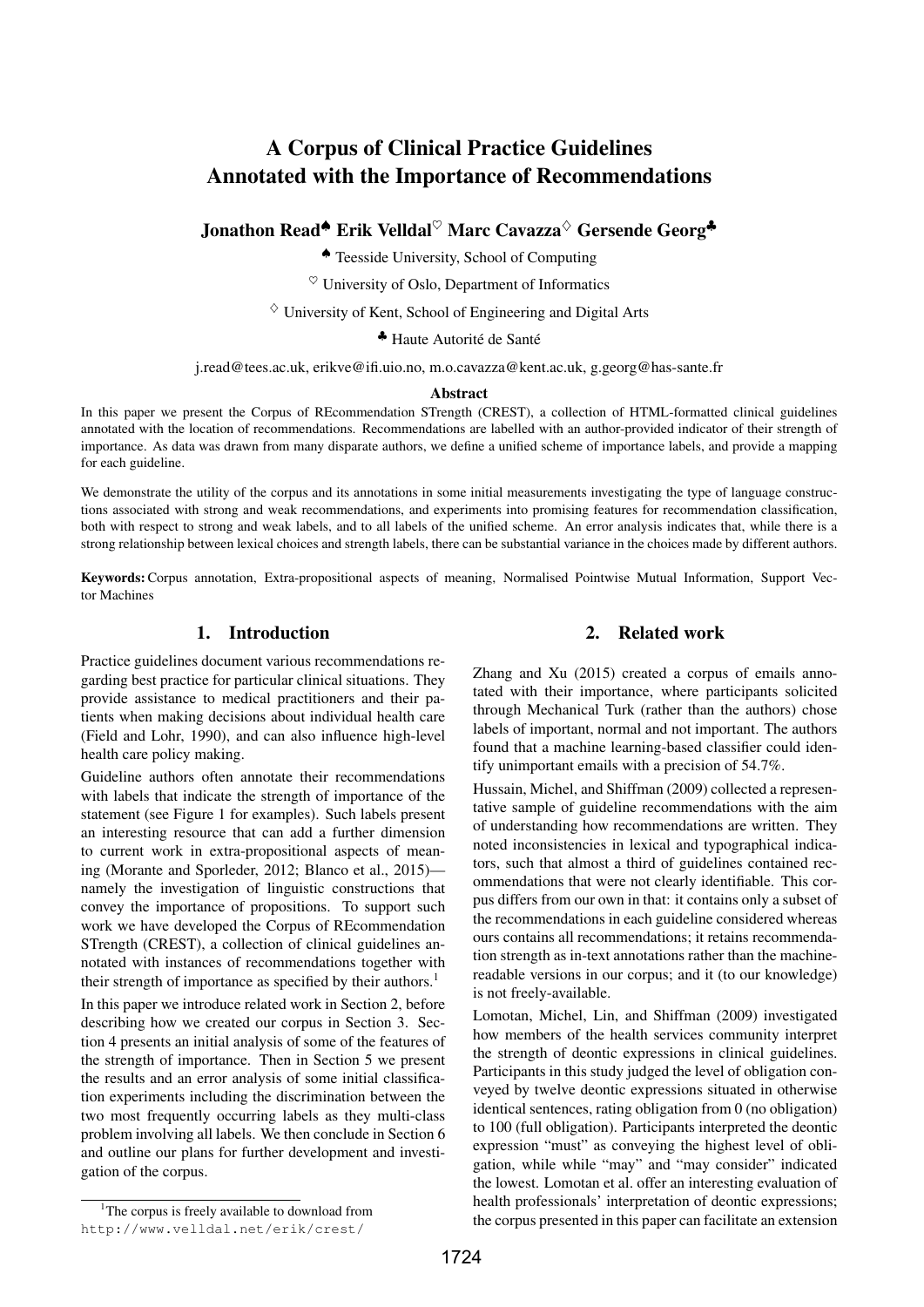of this research by considering the interaction of deontic expressions with other extra-propositional aspects of meaning such as speculation (Velldal et al., 2012), and by analysing associations of linguistic features with the explicit labels of recommendation strength.

#### 3. The corpus

The initial CREST release contains 170 guidelines developed by 69 different institutions. These institutions employ 30 different schemes for the rating of recommendations, with variations in grade labels and descriptions. Below we discuss a unified rating scheme we use for categorising recommendations in the corpus (Section 3.2), after discussing details about the extraction process (Section 3.1).

## 3.1. Data collection

The guidelines were obtained from the National Guideline Clearinghouse, $2$  a public database maintained by the Agency for Healthcare Research and Quality, of the U.S. Department of Health and Human Services. Using the web interface to search for guidelines where the strength of recommendations are weighted according to a rating scheme yielded 1,808 guidelines; for this initial build of the corpus we acquired the first 180 guidelines. Of these 10 were discarded because they did not explicitly label recommendations with weights (contrary to their metadata). The rating scheme and section containing the recommendations were extracted from the remaining guidelines, before manually replacing each textual label of recommendation strength with an attribute attached to the HTML element that corresponded to the scope of the annotation (most typically  $\langle p \rangle$  or  $\langle \exists i \rangle$ . In some cases labels of importance scope subsententially; this was represented by introducing <span/> elements to record the scope of labels. Finally, the in-text annotations of strength were removed, along with evidence-level<sup>3</sup> annotations, if present (under the assumption that evidence levels could correlate with recommendation strengths and thus become informative but extralinguistic features of importance). Figure 1 presents a typical example of the manual transformation process.

To promote comparability in future research, the corpus includes suggested partitions, wherein 30% of guidelines are reserved for held-out testing and the remainder are allocated into ten folds for cross-validation in developmental experiments.

#### 3.2. Unified rating scheme

The 170 recommendation guidelines in the corpus employ 30 different rating schemes denoting various subtleties about recommendation strength. The schemes take on a variety of labels and levels of granularity (e.g. some consider only strong and weak recommendations, while others include three or four levels). For instance, the GRADE system (Guyatt et al., 2008) distinguishes between strong recommendations (benefits of action clearly outweigh its risks/burdens) and weak recommendations (the balance between benefits and risks/burdens is less clear). Other guideline schemes offer finer granularity between grades of recommendation strength. Some schemes also single out special recommendations that are based not on scientific evidence but instead on the consensus of experts. Other schemes include a label to indicate that a recommendation could not be made at all because of inconclusive evidence. For instance, the U. S. Preventive Task Force grades strength with the letters A–C, with D to indicate recommendations against an action, and I to highlight that evidence is insufficient to make any recommendation for the given question (U.S. Preventive Services Task Force, 2014). Strength grades are often expressed in terms of the balance between expected benefit and harm for those patients to which the recommendation applies, but some instead are defined according to the quality of evidence upon which the recommendation is based.

Such disparity in strength schemes presents a challenge for research into the choice of linguistic constructions expressing recommendation strength because differences in naming conventions and granularity make it difficult to apply machine learners for making generalisations across schemes. To alleviate these challenges, we map the disparate schemes into one unified scheme:

- *•* The labels STRONG, MODERATE, and WEAK are assigned based on the strength of the associate recommendation (strong recommendations being the most important while weak recommendations are least important).
- *•* The CONSENSUS consensus label is assigned because, while there is insufficient evidence to label a recommendation as strong, moderate, or weak, there is nevertheless agreement among a committee of experts that the associated action is appropriate.
- The INCONCLUSIVE label is assigned because there is insufficient evidence to label a recomemdnation as strong, moderate or weak, and the committee of experts was unable to reach a consensus on what is an appropriate action.

Figure 2 enumerates the labels and associated descriptions for two typical schemes for recommendation strength and the unified labels into which they map.

Mappings were assigned by looking at the grades of a scheme in relation to each other, together with their descriptions, and considering the following heuristics in parallel:

- *•* If a unified label matches or is synonymous with the label of a grade or keywords in its description it is a good candidate for mapping.
- *•* Strength can be inferred from a position of a label relative to other labels in the scheme. For example, a scheme using A, B and C suggests the labels might be respectively interpreted as strong, moderate and weak.

<sup>2</sup>http://www.guideline.gov/

<sup>&</sup>lt;sup>3</sup>Guidelines are often developed through the evidence-based medicine framework for systematically assessing clinical research findings; some guidelines supplement the strength annotation with an indication of the level of quality of evidence upon which the recommendation is based.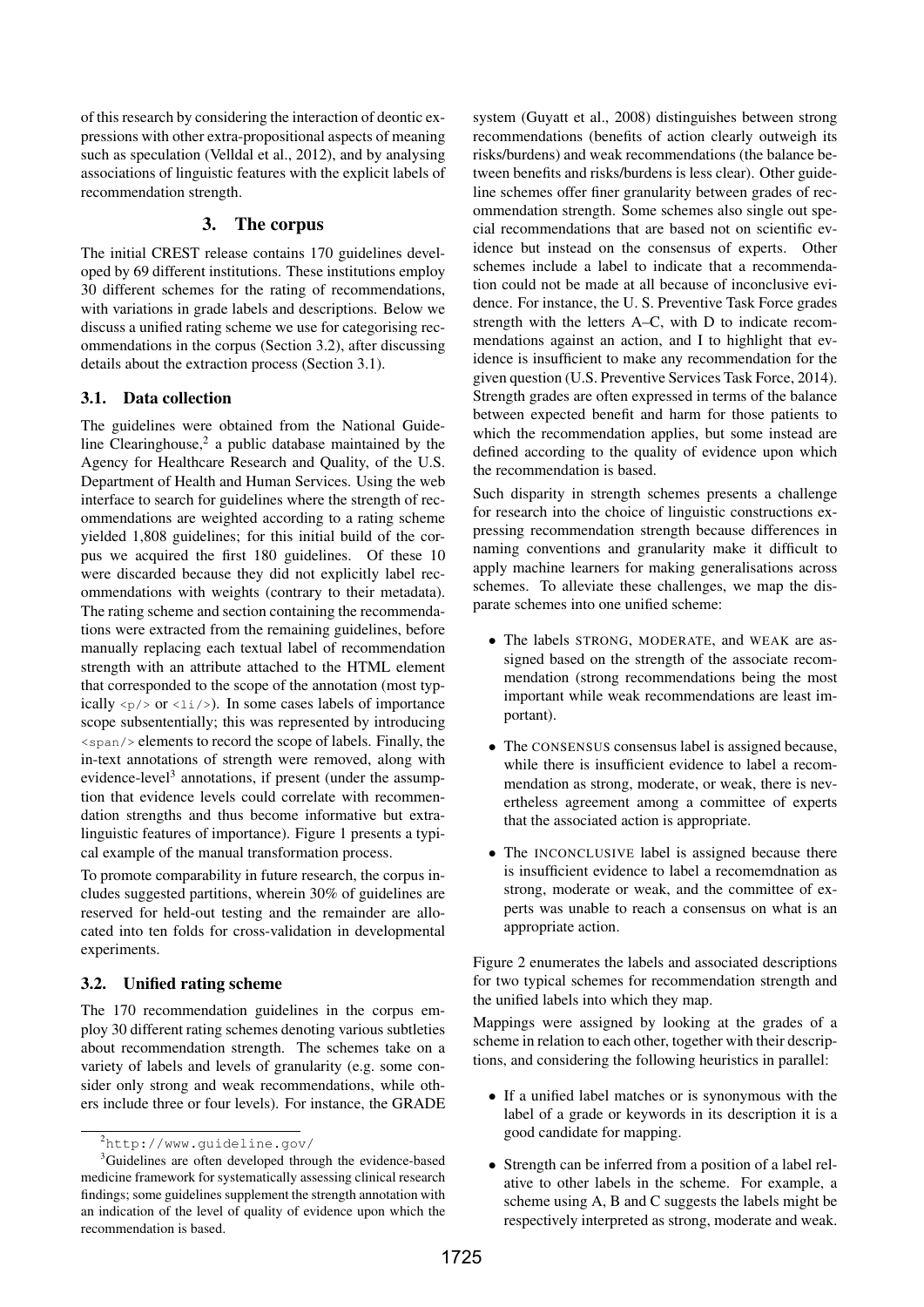**<p>**Clinicians might counsel patients that this symptomatic benefit is possibly maintained for 1 year (Level C), although THC is probably ineffective for improving objective spasticity measures (short-term) or tremor (Level B).**</p> <p>**Clinicians might offer Sativex oromucosal cannabinoid spray (nabiximols), where available, to reduce symptoms of spasticity, pain, or urinary frequency, although it is probably ineffective for improving objective spasticity measures or number of urinary incontinence episodes (Level B).**</p>**

**<p>**Clinicians **<span recommendation="C">** might counsel patients that this symptomatic benefit is possibly maintained for 1 year**</span>**, **<span recommendation="B">**although THC is probably ineffective for improving objective spasticity measures (short-term) or tremor**</span>**.**</p> <p recommendation="B">**Clinicians might offer Sativex oromucosal cannabinoid spray (nabiximols), where available, to reduce symptoms of spasticity, pain, or urinary frequency, although it is probably ineffective for improving objective spasticity measures or number of urinary incontinence episodes.**</p>**

Figure 1: An example demonstrating the manual annotation process. Primary HTML is shown on the left, in which recommendation strength is annotated textually. The resulting XML is on the right, where recommendation strength is recorded using attributes on elements, with  $\langle$ span $\rangle$  elements introduced to indicate subsentential scoping where necessary.

(b)

| Label       | <b>Description</b>                                                                                                             | <b>Mapping</b>      | Label         | <b>Description</b>                                                                                                                                                                                                                                                     | <b>Mapping</b>      |  |
|-------------|--------------------------------------------------------------------------------------------------------------------------------|---------------------|---------------|------------------------------------------------------------------------------------------------------------------------------------------------------------------------------------------------------------------------------------------------------------------------|---------------------|--|
| A           | There is good evidence to rec-<br>ommend the clinical preven-<br>tive action.                                                  | <b>STRONG</b>       | A             | The USPSTF recommends the<br>service. There is a high cer-<br>tainty that the net benefit is                                                                                                                                                                           | <b>STRONG</b>       |  |
| B           | There is fair evidence to rec-<br>ommend the clinical preven-<br>tive action.                                                  | WEAK                | B             | substantial.<br>The USPSTF recommends the<br>service. There is a high cer-                                                                                                                                                                                             | <b>MODERATE</b>     |  |
| $\mathbf C$ | The existing evidence is con-<br>flicting and does not allow a<br>recommendation for or against<br>use of the clinical preven- | <b>INCONCLUSIVE</b> |               | tainty that the net benefit is<br>moderate or there is moderate<br>certainty that the net benefit is<br>moderate to substantial.                                                                                                                                       |                     |  |
|             | tive action; however other fac-<br>tors may influence decision-<br>making.                                                     |                     | $\mathcal{C}$ | The USPSTF recommends se-<br>lectively offering or provid-<br>ing this service based on pro-                                                                                                                                                                           | WEAK                |  |
| D           | There is fair evidence to rec-<br>ommend against the clinical<br>preventive action.                                            | WEAK                |               | fessional judgment and patient<br>preferences. There is at least<br>moderate certainty that the net<br>benefit is small.                                                                                                                                               |                     |  |
| E           | There is good evidence to rec-<br>ommend against the clinical<br>preventive action.                                            | <b>STRONG</b>       | D             | The USPSTF<br>recommends<br>against the service. There is<br>moderate or high certainty that                                                                                                                                                                           | <b>MODERATE</b>     |  |
| L           | There is insufficient evidence<br>(in quantity or quality) to make<br>a recommendation; however,                               | <b>INCONCLUSIVE</b> |               | the service has no net benefit<br>or that the harms outweigh the<br>benefits.                                                                                                                                                                                          |                     |  |
|             | other factors may influence<br>decision-making.                                                                                |                     | I             | The USPSTF concludes that<br>the current evidence is insuffi-<br>cient to assess the balance of<br>benefits and harms of the ser-<br>vice. Evidence is lacking, or<br>of poor quality, or conflicting,<br>and the balance of benefits and<br>harms cannot be measured. | <b>INCONCLUSIVE</b> |  |
|             |                                                                                                                                |                     | EO            | Expert opinion.                                                                                                                                                                                                                                                        | <b>CONSENSUS</b>    |  |

Figure 2: Grades in two example recommendation strength schemes, with mappings into our unified scheme.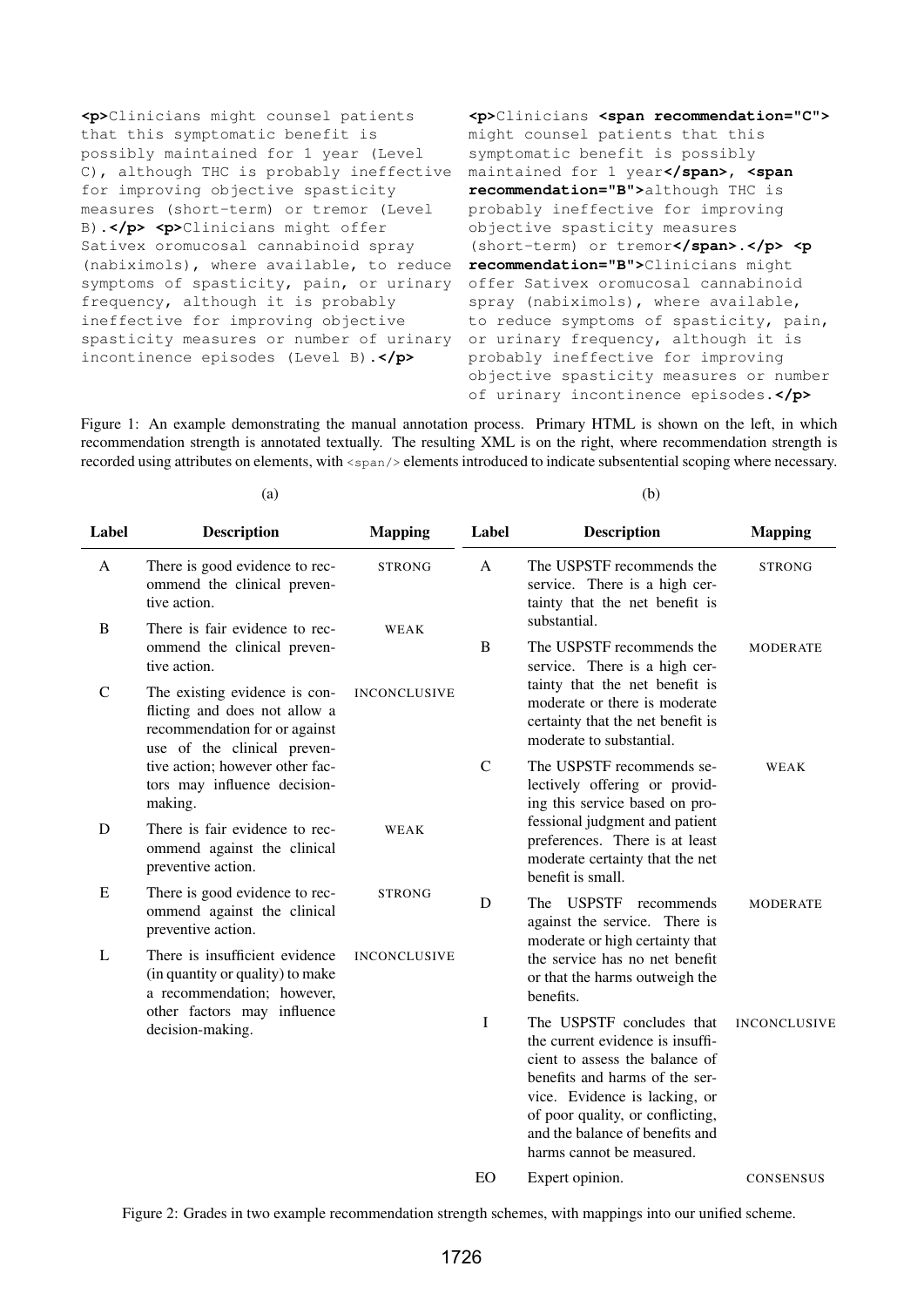| Label               | <b>Instances</b> | Length          | <b>Types</b> |
|---------------------|------------------|-----------------|--------------|
| <b>STRONG</b>       | 1.756            | $33.9 \pm 26.8$ | 5,219        |
| <b>MODERATE</b>     | 373              | $38.6 + 26.9$   | 2,378        |
| WEAK                | 1.358            | $36.0 \pm 34.5$ | 4,926        |
| <b>CONSENSUS</b>    | 364              | $31.4 \pm 23.1$ | 1,905        |
| <b>INCONCLUSIVE</b> | 178              | $33.7 + 20.3$   | 1,300        |
| overall             | 4.029            | $34.8 \pm 29.2$ | 8.138        |

Table 1: The composition of the corpus, in terms of the number of instances of each strength of recommendation in the unified scheme, their average length (with standard deviation indicated using *±*), and vocabulary size.

This is not necessarily the case however (such as in Figure 2a where the descriptions for labels C, D, E and L overrule this heuristic).

*•* The polarity of a recommendation description should not affect its unified label (such as for labels D and E in Figure 2a).

The mappings are non-destructive as they are specified as a series of unified equivalents associated with each grade definition.

To assess the reliability of such mappings we conducted an inter-annotator agreement study where participants considered scheme labels and their descriptions and selected the most appropriate grade in the unified strength scheme. Using Fleiss' (1971) Kappa, we found strong agreement between untrained annotators ( $\kappa = 0.77$ ,  $n = 14$ ), suggesting that a unified scheme is sufficiently reliable, at least in terms of interpretation by respondents who are not experts in the clinical domain. Interestingly, measuring agreement between two authors of this paper indicated that experience with linguistic analysis does not necessarily result in significantly greater agreement as evidenced by Cohen's (1960) Kappa ( $\kappa = 0.80$ ). Future work will expand this study to consider agreement between health care professionals.

The labels of our unified scheme are listed in Table 1, along with various statistics describing the distribution of recommendations in the corpus.

#### 4. Features of recommendation strength

Some features of recommendation strength may be enumerated through introspection; most readers of English can discern the difference in the use of *must*, *should*, or *may*, for example. This corpus presents an opportunity to investigate linguistic constructions that are less obviously associated with the strength of a recommendation. To initiate investigations in this direction we estimated the association between various linguistic features (*f*) and the labels of the unified strength scheme (*l*) using normalised pointwise mutual information (Bouma, 2009):

$$
NPMI (f;l) = \log \frac{p(f,l)}{p(f) p(l)} \times \frac{1}{-\log p(f,l)}
$$

NPMI falls in the range [*−*1*,* 1] where 1 indicates perfect positive correlation, -1 indicates perfect negative correlation, and 0 indicates independence. In our experiments we computed probability using maximum likelihood estimation based on the number of recommendations containing a feature, as observed in the development corpus.

Adopting the semantic orientation approach introduced by Turney (2002) for sentiment polarity, we estimate the strength conveyed by a feature by finding the difference<sup>4</sup> between its association with STRONG and WEAK labels:

$$
strength(f) = \frac{1}{2}(NPMI(f;STRONG) - NPMI(f;WEAK))
$$

We used the strength measure to score each of the twelve expressions investigated in Lomotan, Michel, Lin, and Shiffman's (2009) survey of health professionals' interpretation of deontics. The resulting scores correlated reasonably strongly with the 'level of obligation' scores found by Lomotan et al. (Pearson's  $r = 0.56$ ), indicating that there are similarities between the results of our respective methodologies.

Table 2 lists the twenty highest scoring trigrams found using this measure, where trigrams are formed from lemmas predicted by Stanford's CoreNLP (Manning et al., 2014). The trigram *be reasonable in* suggests a deontic expression not covered by the survey of Lomotan et al. (2009), as in "action X is reasonable for all patients". Other features are not deontic expressions yet seem reasonable indicators of recommendation strength—for example, *all patient with* narrows the focus of a recommendation to all patients of a particular class. Some trigrams seem less intuitive cues of recommendation strength and are perhaps indicative of extra-linguistic phenomena (e.g. *[S] the uspstf* having a high postive strength suggests that USPSTF guideline developers are more inclined to offer STRONG recommendations).

## 5. Initial classification experiments

To explore the difficulty of automatically predicting the strength labels of recommendations we performed some preliminary classification experiments. Section 5.1 reports results of classification using the two most frequent classes (STRONG and WEAK) together with an error analysis. Section 5.2 investigates the multi-class problem with experiments involving all five labels.

#### 5.1. Discriminating between STRONG and WEAK recommendations

Using Joachims' (1999) implementation of support vector machines<sup>5</sup> we attempted to discriminate between recommendations that were either STRONG or WEAK (according to the unified scheme discussed in Section 3.2). We evaluated the classification accuracy using ten-fold cross validation on guidelines from the development set, and describing

```
5
SVMlight — available from
```
http://svmlight.joachims.org/

<sup>4</sup> If, when estimating feature strength, there are no instances of a feature for a given label observable in the corpus we assume they occur independently (i.e. NPMI $(f; l) = 0$ ).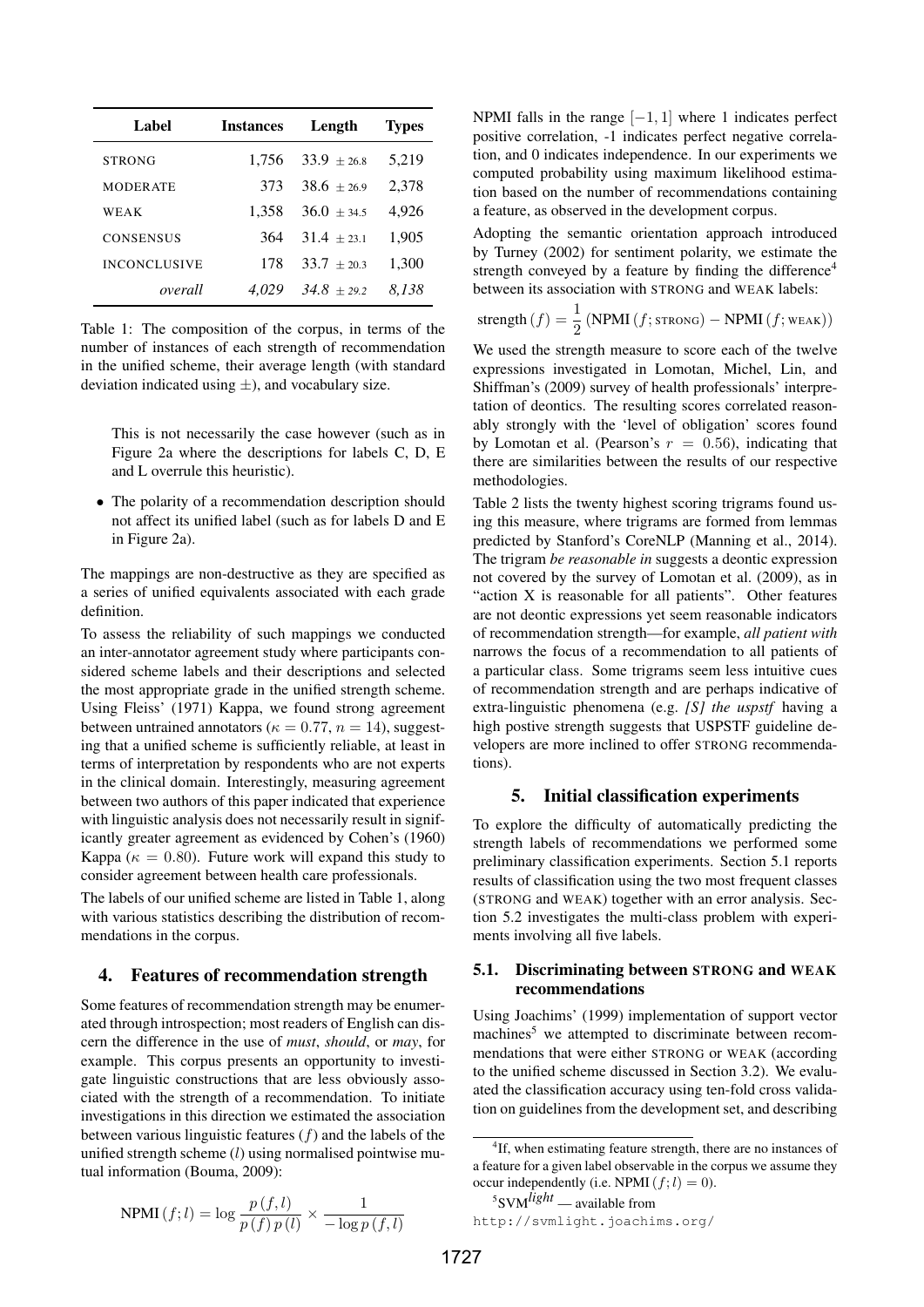| <b>Trigram</b>          | Frequency | <b>Strength</b> |
|-------------------------|-----------|-----------------|
| write group recommend   | 128       | 0.640           |
| guideline panel suggest | 37        | $-0.601$        |
| may be consider         | 38        | $-0.591$        |
| it be suggest           | 27        | $-0.543$        |
| [S] consider use        | 21        | $-0.497$        |
| [S] clinician may       | 25        | $-0.496$        |
| [S] there be            | 44        | $-0.397$        |
| all patient with        | 29        | 0.369           |
| be recommend for        | 49        | 0.365           |
| be indicate in          | 24        | 0.324           |
| be recommend.           | 43        | 0.323           |
| there be insufficient   | 36        | $-0.287$        |
| it be recommend         | 45        | 0.286           |
| be recommend in         | 39        | 0.285           |
| be recommend that       | 43        | 0.276           |
| aged $\geq$ [NUM]       | 31        | 0.272           |
| be reasonable in        | 27        | 0.272           |
| should not be           | 54        | 0.259           |
| [S] the uspstf          | 24        | 0.257           |
| in the individual       | 20        | $-0.254$        |

Table 2: Top twenty trigrams of lemmas occurring in the corpus, ordered by absolute strength of importance as calculated using the strength function. [S] represents the start of a sentence; [NUM] is wildcard where any number applies.

recommendations using features of word forms, lemmas, lemmas with part-of-speech, bigrams, trigrams, and dependencies predicted using Stanford's CoreNLP (Manning et al., 2014), and the trade-off between training error and margin was set automatically by the machine learning package. Table 3 lists the results of the support vector machines compared with two baseline approaches to classification:

- Majority always selecting the more frequent class, STRONG (57.3%); and
- Majority & Deontic Verbs using the properties of deontic verbs by selecting STRONG when observing a verb of obligation and WEAK when observing a verb of permissibility, and backing off to the majority baseline when neither is observed (61.4%),

Support vector machines trained with lemmas offer a significant improvement in classification accuracy (75.7%).

An error analysis (conducted on 20% of the errors made by support vector machines trained with lemma features) suggested that guidelines are somewhat inconsistent with respect to lexical choices made for STRONG and WEAK rec-

| <b>Features</b>                | Accuracy |
|--------------------------------|----------|
| <b>Baselines</b>               |          |
| Majority                       | 57.3     |
| Majority & Deontic Verbs       | 61.4     |
| <b>Support Vector Machines</b> |          |
| Words                          | 74.2     |
| Lemmas                         | 75.7     |
| Lemmas with Part-of-Speech     | 75.6     |
| <b>Bigrams</b>                 | 73.7     |
| Trigrams                       | 68.7     |
| Dependencies                   | 71.8     |

Table 3: The cross-validated accuracy of baselines and of support vector machines when distinguishing between STRONG and WEAK recommendations in the development subset.

ommendations. The majority (38.5%) of errors analysed appeared to be due to guideline authors using deontic verbs one might normally associate with the opposite class, for example:

- (1) The guideline developers suggest that other methodologies for repackaged IVFE, such as drawn-down IVFE units, are preferable. [Annotated as STRONG, predicted as WEAK]
- (2) Patients should receive a maximum trial period of 16 weeks of therapy. This should comprise 8 weeks at the starting dose of ESA G-CSF and a further 8 weeks at the higher doses, if required. [Annotated as WEAK, predicted as STRONG].

Conversely, 18.9% of errors occur in sentences that use deontic verbs that are associated with their label, and yet were misclassified, for example:

- (3) TEE should be performed in patients considered for percutaneous mitral balloon commissurotomy to assess the presence or absence of left atrial thrombus and to further evaluate the severity of mitral regurgitation (MR). [Annotated as STRONG, predicted as WEAK]
- (4) A suggestion is made to use ethanol lock to prevent catheter-related bloodstream infections (CLABSI) and to reduce catheter replacements in children at risk of PNALD. [Annotated as WEAK, predicted as STRONG]

These apparently contradictory types of errors point to noise in the lexical choices associated with labels assigned by the guideline authors; a challenge of this dataset is to automatically identify and handle such noisy examples.

Sentences that do not contain verbs associated with recommendation strengths also account for several errors. The imperative form occurred frequently in the error analysis (25%), for example: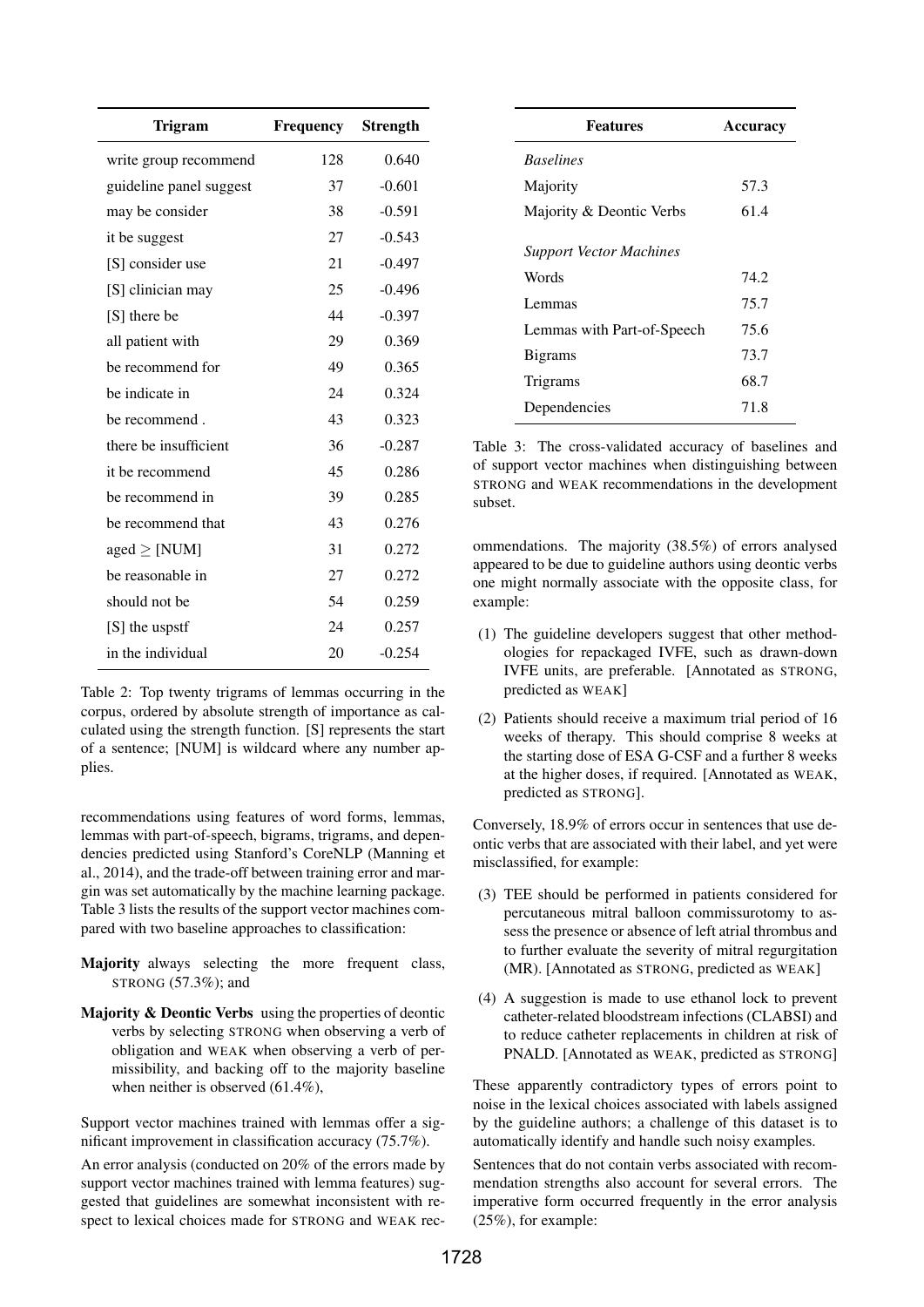- (5) Assess for deterioration of the ulcer or possible infection when the individual reports increasing intensity of pain over time. [Annotated as STRONG, predicted as WEAK]
- (6) Ensure that a complete skin assessment is part of the risk assessment screening policy in place in all health care settings. [Annotated as WEAK, predicted as STRONG]

The imperative form appeared more frequently in association with STRONG recommendations however—suggesting that its presence may be a useful feature in future classification experiments.

Other errors (10.8%) were concerning recommendations that communicate facts and definitions rather than actions:

- (7) Several studies report changes in nutrient adequacy with caloric restriction, however the extent of nutrient inadequacy and the nutrients affected are dependent on the composition of the diet followed, as well as on the nutritional needs of the individual. [Annotated as STRONG, predicted as WEAK]
- (8) Obesity (body mass index [BMI] greater than 30kg/m2) is a condition for which there is no restriction on the use of the progestogen-only implant. [Annotated as WEAK, predicted as STRONG]

Such recommendations contain few explicit cues as to the importance of the reported facts and definitions.

#### 5.2. Discriminating between all labels

We next performed multi-class classification experiments, using Joachims' implementation of multi-class support vector machines (Crammer and Yoram, 2001).<sup>6</sup> Table 4 lists the cross-validated results of training using lemma features. We found a macro-averaged  $F_1$  of 31.1% and a micro-averaged  $F_1$  of 58.0% (which can be compared to the majority-choice baseline macro-average of 20.0% and micro-average of 44.1%).

An error analysis yielded similar findings to those reported above, with the additional observation that the infrequent classes (MODERATE, CONSENSUS, and INCONCLUSIVE) were rarely predicted by the classifier—as can be seen in the contingency table shown in Table 5, they account for only 3.2% of predictions despite occurring with 23.1% of recommendations. Use of cost-sensitive learning can yield significant gains in performance for multi-class text classification problems, especially in case of unbalanced training data such as this (Read et al., 2012).

## 6. Conclusions and outlook

This paper has described the development of the Corpus of REcommendation STrength (CREST), a collection of clinical guidelines annotated with recommendations and

| <b>Strength</b>     | <b>Precision</b> | Recall | ${\bf F_1}$ |
|---------------------|------------------|--------|-------------|
| <b>STRONG</b>       | 57.6             | 83.8   | 68.3        |
| <b>MODERATE</b>     | 5.7              | 0.8    | 1.4         |
| WEAK                | 61.8             | 61.6   | 61.7        |
| <b>CONSENSUS</b>    | 20.0             | 2.5    | 4.4         |
| <b>INCONCLUSIVE</b> | 83.3             | 11.2   | 19.8        |
|                     |                  |        |             |
| macro-average       | 45.7             | 32.0   | 31.1        |
| micro-average       | 58.0             | 58.0   | 58.0        |

Table 4: The results of predicting recommendations' labels of importance, using support vector machines trained with lemma features. Compare with a baseline of always selecting the majority class (STRONG) which achieves a macroaveraged  $F_1$  of 20.0% and a micro-averaged  $F_1$  of 44.1%.

their corresponding strength of importance. The field of NLP has in recent years seen increasing interest in extrapropositional aspects of meaning. This sub-area of research includes phenomena like subjectivity, hedging or uncertainty, negation, factuality, and other related phenomena (Morante and Sporleder, 2012; Blanco et al., 2015). The release of CREST facilitates a new direction within this line of research, focusing on linguistic constructions that convey the importance of propositions.

The data set includes the full original HTML of the guidelines in addition to the sections of major recommendations extracted from each guideline mapped to a shared scale of strength grading. While the initial release of the corpus contains English guidelines only, we will expand it to also include guidelines written in French. The corpus also comes with a pre-defined training and development section (of ten folds) and a test set.

This corpus presents some interesting challenges for machine learning-based classification, and one can immediately observe that it may require more sophisticated representations than simple bags-of-words. The various phenomena filed under extra-propositional aspects of meaning interact in non-trivial ways. For example, in:

(9) Clinicians might counsel patients that this symptomatic benefit is possibly maintained for 1 year.

the hedge *possibly* affects the described benefit and not the strength of the recommendation. The full version of this paper will discuss the challenges in applying machine learning to identifying the strength of importance, building on preliminary experiments assessing the contribution of various linguistic features such as part-of-speech and dependency triples.

In the biomedical domain of the CREST data, judgments of importance play a vital role. At the same time, guideline authoring is a subjective process (Shaneyfelt and Centor, 2009); clinical practitioners may apply their own experience when interpreting evidence (Shrier et al., 2008). This can lead to inconsistency in the choice of strength la-

<sup>6</sup> SVM*multiclass* — available from

https://www.cs.cornell.edu/people/tj/svm\_ light/svm\_multiclass.html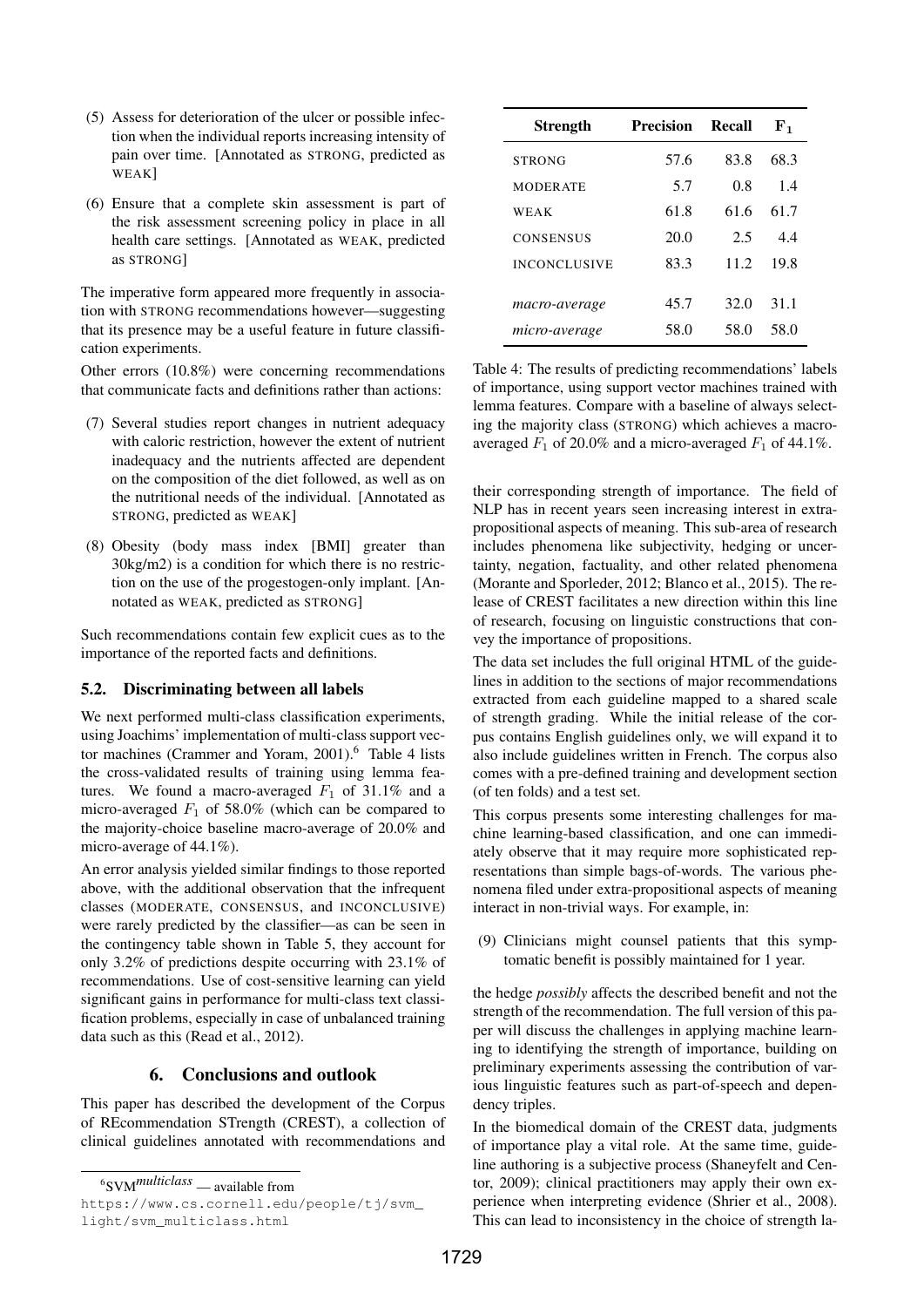|        |                     | <b>Predicted</b> |                 |      |                  |                     |              |
|--------|---------------------|------------------|-----------------|------|------------------|---------------------|--------------|
|        |                     | <b>STRONG</b>    | <b>MODERATE</b> | WEAK | <b>CONSENSUS</b> | <b>INCONCLUSIVE</b> | <b>Total</b> |
|        | <b>STRONG</b>       | 37.0             | 0.4             | 6.4  | 0.3              | 0.1                 | 44.2         |
|        | <b>MODERATE</b>     | 6.3              | 0.1             | 2.7  | 0.3              | 0.0                 | 9.4          |
| Actual | WEAK                | 12.1             | 0.3             | 20.2 | 0.2              | 0.0                 | 32.8         |
|        | <b>CONSENSUS</b>    | 6.1              | 0.6             | 2.3  | 0.2              | 0.0                 | 9.2          |
|        | <b>INCONCLUSIVE</b> | 2.7              | 0.1             | 1.1  | 0.1              | 0.5                 | 4.5          |
|        | <b>Total</b>        | 64.2             | 1.5             | 32.7 | 1.1              | 0.6                 |              |

Table 5: A contingency table showing the distribution of the multi-class support vector machines classify when predicting all five labels. Rows indicate the predicted label while columns indicate the actual label. Values are percentages with respect to all recommendations.

bels, and arguably the linguistic choices made in association with the labels. Our ultimate aim in developing this corpus is to augment document engineering environments for clinical guidelines (Georg and Jaulent, 2007) with functionality that assists developers in constructing unambiguous recommendations. A traditional classification approach can help identify ambiguous recommendations, but a further requirement is that a convincing justification must be offered to the developer. For instance, the authors of the recommendation:

(10) High-flow oxygen should be administered by face mask to all patients with anaphylaxis.

assigned a strength grade described as "troublingly inconsistent or inconclusive studies"—yet, with the deontic expression *should* and its relevance specified as *all patients*, readers might take this as a strong recommendation. Detecting these sorts of inconsistencies provides just one of several use cases for experimenting with machine learning with the CREST corpus.

## 7. Acknowledgements

The contribution of the third and fourth authors was funded in part by the European Commission through the FP7 Open FET "MUSE" Project (ICT-296703). The contents of this paper only reflect the authors' opinions and not necessarily the official position of Haute Autorité de Santé.

## 8. Bibliographical References

- Blanco, E., Morante, R., and Sporleder, C. (2015). *Proceedings of the Second Workshop on Extra-Propositional Aspects of Meaning in Computational Linguistics (Ex-ProM 2015)*.
- Bouma, G. (2009). Normalized (pointwise) mutual information in collocation extraction. In *Proceedings of the Biennial GSCL Conference 2009*, pages 31–40, Tübingen, Germany.
- Cohen, J. (1960). A coefficient of agreement for nominal scales. *Educational and Psychological Measurement*, 20:37–46.
- Crammer, K. and Yoram, S. (2001). On the algorithmic implementation of multiclass kernel-based vector machines. *Journal of Machine Learning Research*, 2:265– 292.
- Field, M. J. and Lohr, K. N. (1990). *Clinical Practice Guidelines: Directions for a New Program*. National Academies Press.
- Fleiss, J. L. (1971). Measuring nominal scale agreement among many raters. *Psychological Bulletin*, 76(5):378– 382.
- Georg, G. and Jaulent, M.-C. (2007). A document engineering environment for clinical guidelines. In *Proceedings of the 2007 ACM Symposium on Document Engineering*, pages 69–78.
- Guyatt, G. H., Oxman, A. D., Vist, G. E., Kunz, R., Falck-Ytter, Y., Alonso-Coello, P., and Schünermann, H. J. (2008). GRADE: An emerging consensus on rating quality of evidence and strength of recommendations. *BMJ*, 336:924–926.
- Hussain, T., Michel, G., and Shiffman, R. N. (2009). The Yale Guideline Recommendation Corpus: A representative sample of the knowledge content of guidelines. *International Journal of Medical Informatics*, 78:354–363.
- Joachims, T. (1999). Making large-scale SVM learning practical. In B Schölkopf, et al., editors, *Advanced in Kernel Methods—Support Vector Learning*. MIT Press.
- Lomotan, E. A., Michel, G., Lin, Z., and Shiffman, R. N. (2009). How "should" we write guideline recommendations? Interpretation of deontic terminology in clinical practice guidelines: Survey of the health services community. *Quality & Safety in Healthcare*, 19:509–513.
- Manning, C. D., Surdeanu, M., Bauer, J., Finkel, J., Bethard, S. J., and McClosky, D. (2014). The Stanford CoreNLP natural language processing toolkit. In *Proceedings of the 52nd Annual Meeting of the Association for Computational Linguistics: System Demonstrations*, pages 55–60.
- Morante, R. and Sporleder, C. (2012). *Proceedings of the Workshop on Extra-Propositional Aspects of Meaning in Computational Linguistics (ExProM 2012)*.
- Read, J., Velldal, E., and Øvrelid, L. (2012). Topic classification for suicidology. *Journal of Computing Science*